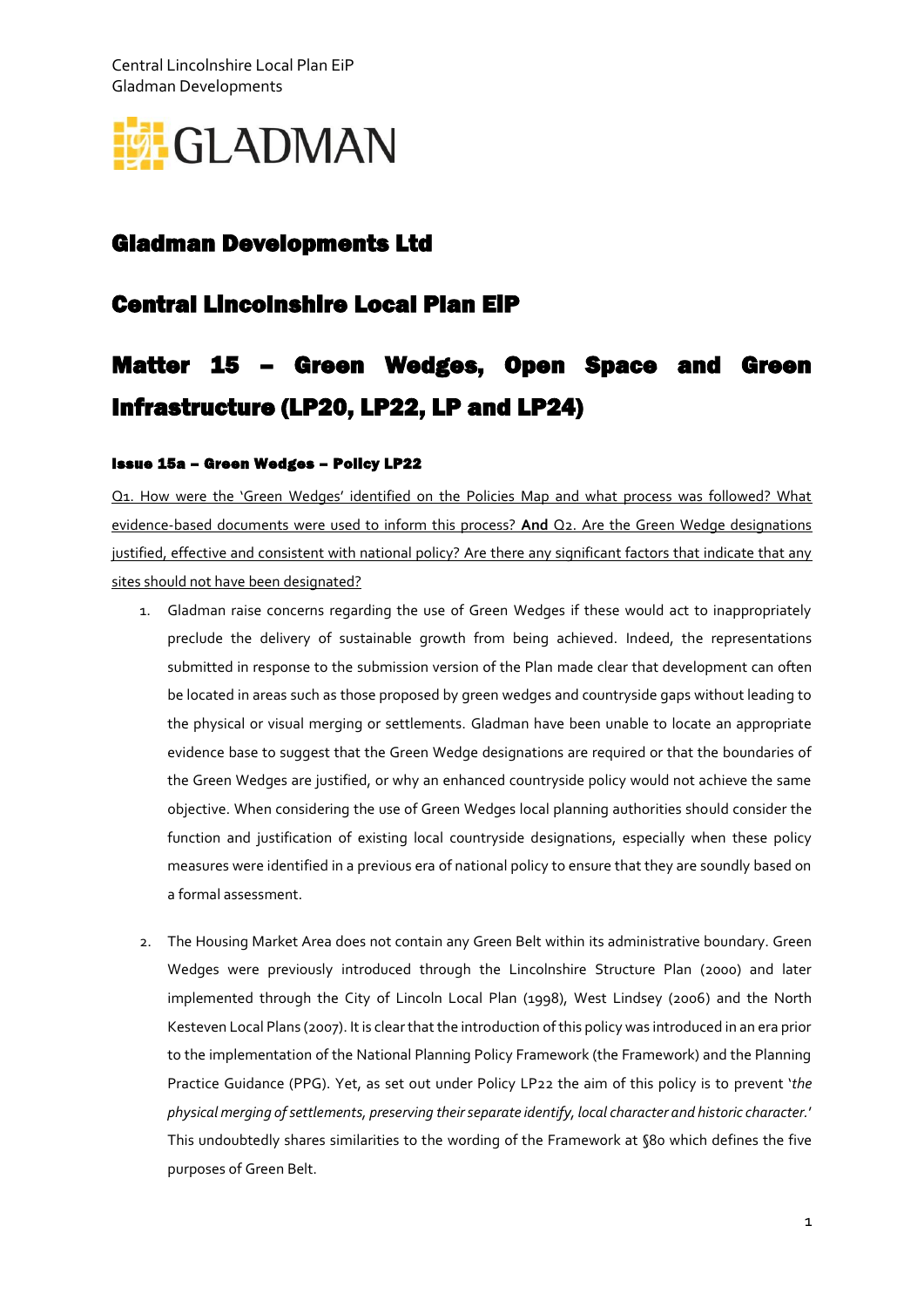3. Policy LP22 is essentially a continuation of policies from former Local Plans adopted in 2000, 2006 and 2007. Even if the principle of Policy LP22 was considered sound (which we contest), Gladman considers that the proposed policy wording is not appropriate as it would prevent any form of development being delivered subject to the limited criteria attached to the policy. In short, this approach is neither justified nor effective and it would be unsound to continue with a policy that would act in a very similar manner to that of Green Belt without meeting the stringent tests required for its designation (exceptional circumstances paragraph 82 of the Framework).

### **Issue 15b – Local Green Space and Other Important Open Space – Policy LP23**

Q8. How are the designations of Local Green Space within the Plan consistent with paragraphs 76-77 of the Framework. Does Policy LP23 meet the tests in national policy?

- *4.* Whilst Gladman do not wish to comment upon individual Local Green Space (LGS) designations we would like to draw the Inspector's attention to the specific policy requirements needed in order to designate land as LGS.
- 5. Paragraph 76 of the Framework sets out the role of local communities seeking to designate land as LGS and makes clear that the designation of LGS should be consistent with the local planning of sustainable development in the wider area. Paragraph 76 states that:

*'Local communities through local and neighbourhood plans should be able to identify for special protection green areas of particular importance to them. By designating land as Local Green Space local communities will be able to rule out new development other than in very special circumstances. Identifying land as Local Green Space should therefore be consistent with the local planning of sustainable development and complement investment in sufficient homes, jobs and other essential services. Local Green Spaces should only be designated when a plan is prepared or reviewed, and be capable of enduring beyond the end of the plan period.'*

- *6.* Further guidance is set out at paragraph 77 of the Framework which sets out the following in terms of when it is appropriate or not to designate land as a Local Green Space. *"The Local Green Space designation will not be appropriate for most green areas or open space. The designation should only be used:*
	- *Where the green space is in reasonably close proximity to the community it serves;*
	- *Where the green area is demonstrably special to a local community and holds particular local significance, for example because of its beauty, historic significance, recreational value (including as a playing field), tranquillity or richness of its wildlife; and*
	- *Where the green area concerned is local in character and is not an extensive tract of land."*
- 7. The Framework makes clear that Local Green Spaces should only be allocated where it is consistent with local planning of sustainable development and where it complements investment in sufficient